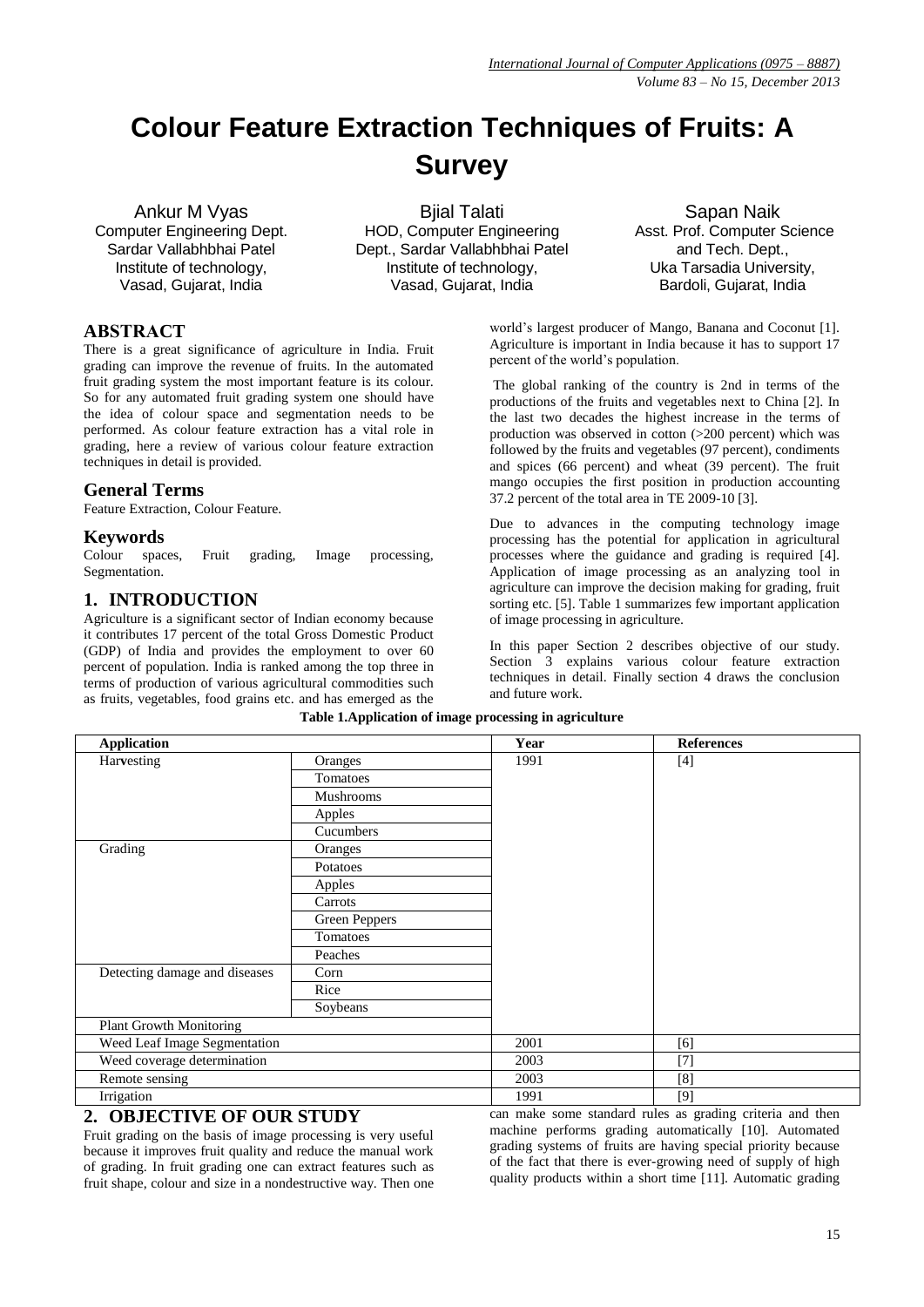systems can perform faster, resulting the grading in a short time, saving the time as well as manual labor. Many automatic grading systems are available for different fruits such as for the Apples [3]-[9], Oil Palm Fruits [19-20], Strawberries [21], Citrus [22] , Oranges [23], Mangoes [24], Lemons [11], Dates[31] etc.

Even though India produces fruits and vegetable in huge amounts then also it lacks in scientific grading systems. Much more research in field of agriculture is done in the countries like China, Japan, and USA as compared to India. In India most of the grading of fruits is based on size feature which is done manually. Developing automatic grading systems in India will benefit the agriculture to improve the fruit quality, saving the time as well as labor. So the objective is to develop the automated grading system of mangoes which would be economically beneficial to the agriculture. Because of the colour is such a vital feature in the grading, a review of the colour feature extraction techniques has been presented here.

## **3. COLOUR FEATURE EXTRACTION TECHNIQUES**

Feature detection is a low-level image processing application. For an image, the feature is the "interest" part in image. In the pattern recognition literature the name feature is often used to denote a descriptor. Repeatability is the desirable property of a feature detector [25]. For the colour feature extraction the first step is segmentation. For the segmentation the choice of the colour space is also vital. Various popular colour spaces have been described in Table 2 which is referred from [26]. Details of it can also be found in [29].

Image segmentation can be done in various ways. Some of the image segmentation techniques in detail are shown in Table 3 referred from [26]. Image segmentation techniques in detail have been provided in [27-28].

Various techniques used in the colour feature extraction are explained below.

### **3.1 Dominant Colour Method**

One of the techniques for the colour feature extraction used in the automated strawberry grading is the Dominant Colour Method. It represented the image of strawberry in  $L^*a^*b^*$ 

colour model. Generally, the human sight is more interested in main colour of the image means that colour which appears frequently in the image. So this Dominant Colour Method was used on a<sup>\*</sup> channel to extract the colour feature from the image. It works as follows:

**Step 1:** It first calculates the histogram of the image on  $a^*$ channel.

**Step 2:** Then it sets a window of width L, and then from the most left of the histogram the gray value of the window is calculated. Then window is moved one pixel towards right and again the gray value is calculated. This procedure continues until window is moved towards the most right.

**Step 3:** Then the major colour window is found out i.e. the window having the largest frequency. And then by using the Eq. (1) the average colour value of the dominant window is found out.

$$
\overline{AS(L)} = \frac{\sum_{L} f(c_i)}{L} \tag{1}
$$

Where  $\overline{AS(L)}$  is the average colour value, L is the width of histogram. And  $\sum_l f(C_l)$  is the summation of the hue value  $C_i$ of all histogram with L width [21].

The L\*a\*b\* model was also used in to detect the browning degree of mango [30]. The average  $L^*a^*b^*$  values were obtained from the image using the Histogram Window of Adobe Photoshop CS5. In the histogram window the parameters L, a, b were not standard colour values so they were converted as follows:

$$
L^* = \frac{L}{225} \times 100\tag{2}
$$

$$
a^* = \frac{240a}{255} - 120\tag{3}
$$

$$
b^* = \frac{240b}{255} - 120\tag{4}
$$

| <b>Colour Space</b>                        | <b>Advantages</b>                                                                                                        | <b>Disadvantages</b>                                                                       |  |
|--------------------------------------------|--------------------------------------------------------------------------------------------------------------------------|--------------------------------------------------------------------------------------------|--|
| RGB                                        | Convenient for display                                                                                                   | Due to its high correlation not good for<br>colour image processing                        |  |
| YUV                                        | Less computation time and gets rid of<br>correlation of $RGB$ to some extent                                             | Correlation still exists but not as high as<br>RGB                                         |  |
| <b>HSI</b>                                 | Based on human colour perception.<br>Hue is invariant of different types of<br>highlights, shadows and shading           | At low saturation it is numerically<br>unstable because of its nonlinear<br>transformation |  |
| CIE spaces<br>$(L^*u^*v^*$ or $L^*a^*b^*)$ | Colour and intensity information can be<br>controlled independently<br>Efficient in measuring small colour<br>difference | Singularity problem as other nonlinear.<br>transformations                                 |  |

#### **Table 2. Characteristics of colour spaces**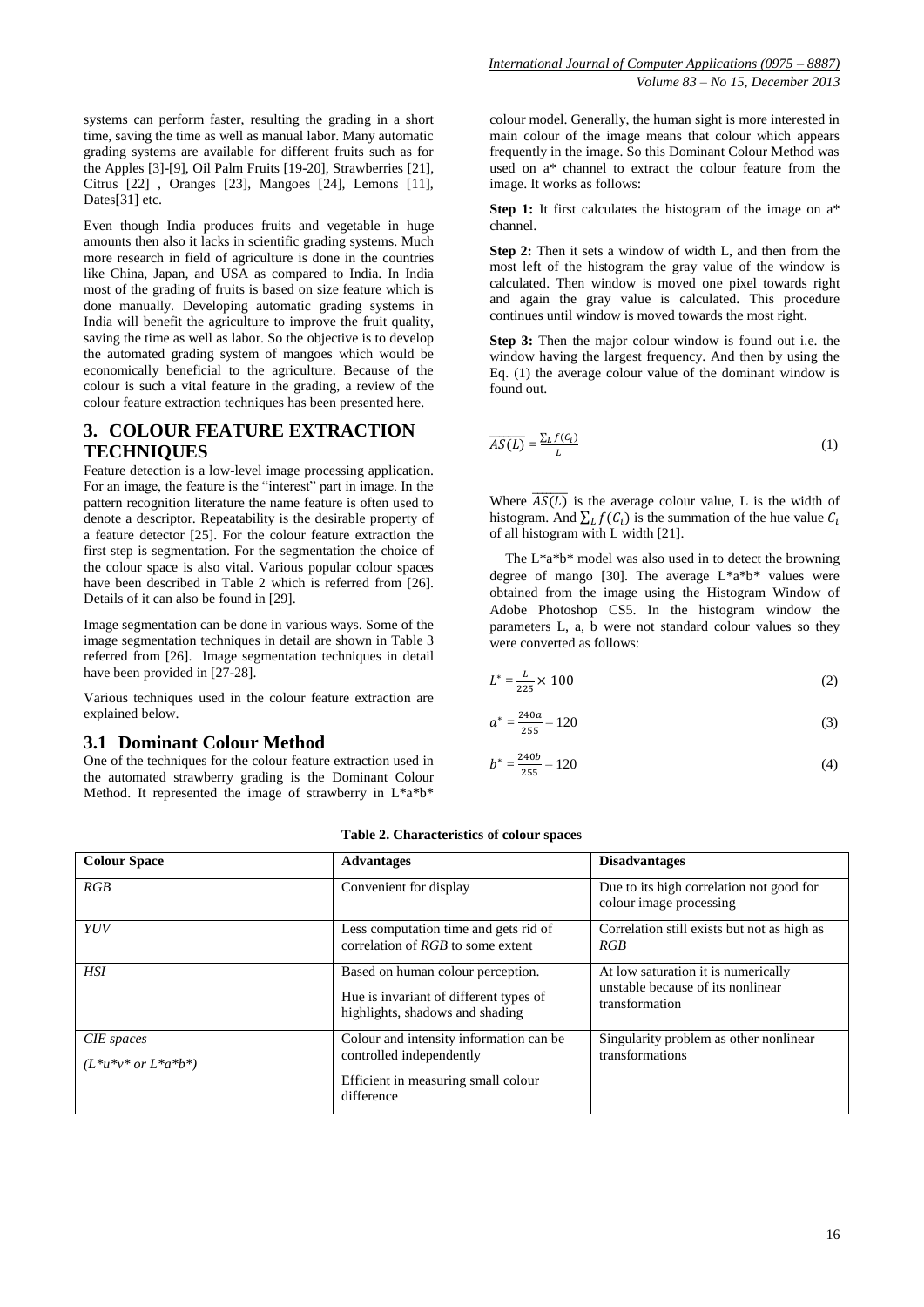| <b>Segmentation Method</b>          | <b>Description</b>                                                                                                  | <b>Advantages</b>                                                         | <b>Disadvantages</b>                                                                                           |
|-------------------------------------|---------------------------------------------------------------------------------------------------------------------|---------------------------------------------------------------------------|----------------------------------------------------------------------------------------------------------------|
| <b>Histogram thresholding</b>       | Histogram is constructed having<br>peaks which correspond to a<br>region.                                           | Low computational complexity.<br>No prior information needed.             | Spatial details not considered,<br>cannot guarantee the<br>segmented regions to be<br>contiguous.              |
| <b>Region based</b><br>approaches   | Pixels are grouped in the<br>homogeneous regions, and region<br>merging, splitting or their<br>combination is used. | Noise immune in edge detection<br>approach.                               | High computational<br>complexity.<br>In region splitting segments<br>appear square due to splitting<br>scheme. |
| <b>Edge detection</b><br>approaches | Tries to locate the points having<br>changes in gray level.                                                         | Works well for high contrast<br>images.                                   | Less immune to noise and<br>doesn't work well if the image<br>have too many edges.                             |
| <b>Fuzzy approaches</b>             | Fuzzy operators, inference rules<br>and properties are applied.                                                     | Approximate inference can be<br>performed by fuzzy IF-THEN<br>rules.      | Computation can be intensive.<br>and determination of<br>membership function is not an<br>easy job.            |
| <b>Neural network</b><br>approaches | Classification and clustering can<br>be performed.                                                                  | Less complicated and parallel<br>nature of neural network can be<br>used. | Training time is long and<br>results can be affected by<br>initialization.                                     |

**Table 3.Monochrome image segmentation techniques**

## **3.2 Intensity Distribution Method**

This technique was used in the date fruit grading system. Dates were graded according to their flabbiness. The best quality was given to the flabbiest date. In order to estimate the flabbiness they used the colour intensity distribution in the image. They used the RGB colored image. The image is then converted in to gray level and then colour intensity was found from that.

The gray level can be obtained from the RGB image using below Eq. (5)

$$
G(x, y) = C(x, y) * R + C(x, y) * G + C(x, y) * B
$$
  
(5)

Where  $(x, y) * R$ ,  $C(x, y) * G$ ,  $C(x, y) * B$  are the red, green and blue components of pixel x, y in colour image C.  $G(x, y)$ is the transformed gray level from RGB [31]. In the weeds identification through Support Vector Machines (SVM) the gray level of the image was obtained from the RGB images and the identification was carried out [32].

## **3.3 Mean of colour in images**

This technique was used in mango grading system. They used RGB colour image. In order to determine the colour of the mango the mean of the colour array for red, green and blue was calculated using Eq. (6) as follows:

Mean image  $=$  (Red value (Find size image) + Green value  $(Find size image) + Blue value (Find size image)/3$  (6)

And hence the mean of the colors were considered [24]. This technique was also used in the colour feature extraction in automated oil palm fruit grading system [19], oil palm bunch grading system using red-green-blue digital numbers [20], online fruit grading according to external quality using machine vision [18] to finds defects, grading of apples based on features extracted from defects [33], fish species

classification [34], the fruit recognition system [35].The colors average were also taken in the in the automatic quality grading of fruits [36].

## **3.4 Nine Colour Characteristic Data**

This method was used in apple colour grading. In that an image processor collected the composite video signal and that was processed to the 256 colour gradient of three primary colors in each pixel. Then apple image was extracted from it by removing the background. Then from the three primary colors the average colour gradients  $(\overline{R}, \overline{G}, \overline{B})$ , the variances  $(V_R, V_G, V_B)$  and the chromatic coordinates (r, g, b) were calculated as follows. For e.g. Red:

$$
\bar{R} = R/n \tag{7}
$$

 $V_R$  =  $_{i=1}^{n}(R_{i}-\bar{R})^{2}/n$ (8)

$$
r = \frac{R}{R + G + B} \tag{9}
$$

Where n is number of total pixels in the image data and R is equal to  $\sum_{i=1}^{n} R_i$ . So finally the nine colour characteristic data was obtained for the entire apple [15]. RGB and HSI both model were used in the apple colour grading based on organization feature parameters. They first found out the nine colour characteristic data, and then created the hue histogram. They divided the hue value into 8 equal intervals i.e.  $c_i$  (*i* =  $1, 2, \ldots, 8$ ). So new 8 colour features were obtained. So they obtained 17 colour feature parameters for an entire apple, they are  $\bar{R}$ ,  $\bar{G}$ ,  $\bar{V}$ ,  $V_R$ ,  $V_G$ ,  $V_B$ ,  $r$ ,  $g$ ,  $b$ ,  $c_1$ ,  $c_2$ ,  $c_3$ ,  $c_4$ ,  $c_5$ ,  $c_6$ ,  $c_7$ ,  $c_8$  [14].

## **3.5 HSI Colour Model Technique**

HSI colour model was used in the lemon sorting based on colour. The most popular colour model is the RGB colour model. Many algorithms of the fruit vision are based on the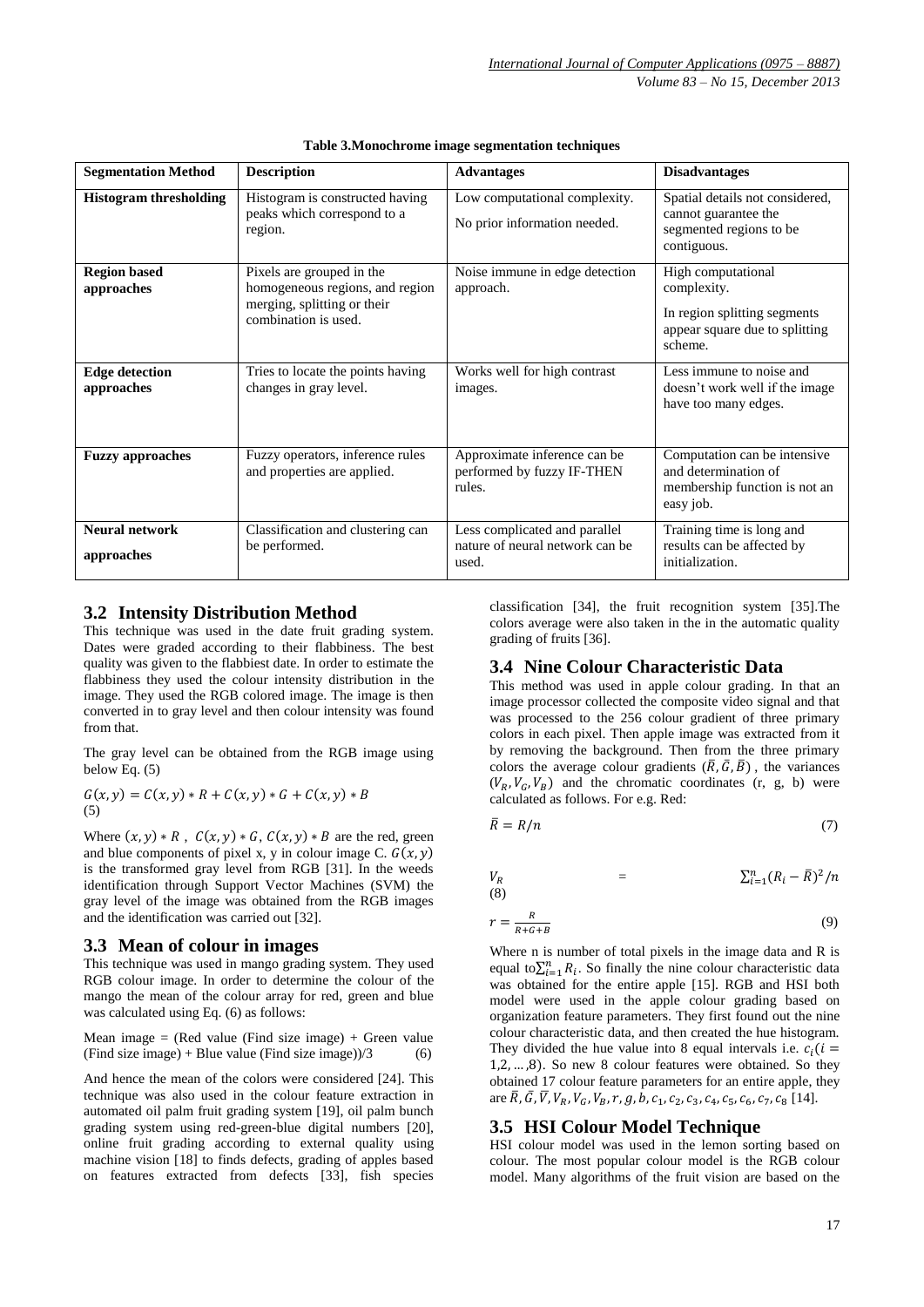RGB colour model. Because of the RGB colour model is sensitive to the lighting or other conditions they preferred to use the HSI (Hue, Saturation and Intensity) colour model. Because of the Hue value is comparatively stable this model can be used efficiently. Here the colour is determined by the Hue value. The transformation used to convert RGB colour to HSI colour is as follows:

$$
H = \cos^{-1}\left\{\frac{(2R - G - B)/2}{(R - G)^2 + (R - B)(G - B)^{\frac{1}{2}}}\right\}
$$
(10)

$$
S = 1 - \frac{3}{(R + G + B)} [\min(R, G, B)] \tag{11}
$$

$$
I = \frac{1}{3}(R + G + B)
$$
 (12)

By closely examining the image histograms they found that accurate colour classification possible by only hue parameter [11]. This HSI model is also used in the apple sorting and grading [16]. They converted the image into binary and extracted colour features from the image. In the citrus sorting system five different colour spaces RGB, XYZ, HSI, La\*b\* and Lu\*v\* were compared in order to classify defects they studied and stems. In order to obtain different classification functions in each colour space Linear Discriminant Analysis (LDA) was used, using the colour coordinates as independent variables. In that highest classification rate (87%) was achieved with HSI [37].

In order to perform Starfruit maturity classification based on colour perception, the Hue component was extracted and classification was performed. After the transformation from RGB data to hue values, the resulting image was given to Discriminant Analysis (DA) and Multilayer Perceptron (MLP) to determine the fruit maturity or grade [38].

#### **3.6 YES Colour Model Technique**

In the adaptive texture and colour segmentation the YES model was used. After experimentally observing the effect of various colour spaces on segmentation, YES was selected. Luminance-Chrominance is known as the YES space, where "Y" represents Luminance and "E" and "S" represents chrominance components. This colour space was defined by a linear transformation if society of motion and picture and television engineers (SMTPE).

They get YES coordinates from RGB by following equation:

$$
\begin{bmatrix} Y \ E \ S \end{bmatrix} = \begin{bmatrix} 0.253 & 0.684 & 0.063 \\ 0.500 & -0.500 & 0.000 \\ 0.250 & 0.250 & -0.500 \end{bmatrix} \qquad \begin{bmatrix} R \\ G \\ B \end{bmatrix}
$$

The second important element was the choice of model for the object colour distribution. Although the colour histogram was simple and non-parametric method for colour modeling they require large datasets in order to work reliably and second drawback was difficulty in adapting the model over time. So they chose 2D Gaussian model for the colour distribution. It requires relatively little data and was also suitable for the adaptive colour segmentation.

Based on the chrominance components E and S, a bivariate (2D) Gaussian distribution N  $(\mu_c, \Sigma_c^2)$  with mean  $\mu_c$  and covariance  $\Sigma_c$  is used to represent the distribution of object color.

The 2D Gaussian probability density function is given by:

 $p(z_c |$  object colour) =

$$
\frac{1}{2\pi|\Sigma_c^{-1/2}|} \exp\left(-\frac{1}{2}\left[z_c - \mu_c\right]^T \Sigma_c^{-1} [z_c - \mu_c]\right)
$$
\n(14)

Where 
$$
z_c = \begin{bmatrix} E \\ S \end{bmatrix}
$$
,  $\mu_c = \begin{bmatrix} \mu_E \\ \mu_S \end{bmatrix}$ ,  $\Sigma_c = \begin{bmatrix} \sigma_E^2 & \sigma_{ES} \\ \sigma_{SE} & \sigma_S^2 \end{bmatrix}$ . The

distribution is simplified  $p(z_c | object colour)$  Mahalanobis distance  $([z_c - \mu_c]^T \Sigma_c^{-1} [z_c - \mu_c])$  by taking natural logarithm [39]. They used this technique to track moving objects; it can be used to extract colour feature different fruits.

#### **3.7 Different HSI and I1I2I3**

It was used to automatically identify the plant disease visual symptoms. Their purpose was to find the disease in plants visually with high accuracy. They used HSV because of its ability to deal with varying lighting conditions, and I1I2I3 because a previous study showed that this model worked well on the picture of plants.

Given that I exist in RGB colour space, they used the following transformations:

$$
mx_{(i,j)} = max(I_{R(i,j)}, I_{G(i,j)}, I_{B(i,j)})
$$

 $min_{(i,j)} = min(I_{R(i,j)}, I_{G(i,j)}, I_{B(i,j)})$ 

$$
H(i,j) = \n\begin{cases}\n\frac{60 * (I_{G(i,j)} - I_{B(i,j)})}{mx - min} & I_{R(i,j)} > \max(I_{G(i,j)}, I_{B(i,j)}) \\
\frac{180 * (I_{B(i,j)-} I_{R(i,j)})}{mx - min} & I_{G(i,j)} > \max(I_{R(i,j)}, I_{B(i,j)}) \\
\frac{300 * (I_{R(i,j)} - I_{G(i,j)})}{mx - min} & I_{B(i,j)} > \max(I_{R(i,j)}, I_{G(i,j)})\n\end{cases}\n\tag{15}
$$
\n
$$
S(i,j) = \left[\frac{mx - min}{mx}\right] \n\tag{16}
$$

$$
V(i,j) = [mx]
$$
  
(17)

And I1I2I3 colour transformations are calculated by:

$$
I_1 = (I_{R(i,j)} + I_{G(i,j)} + I_{B(i,j)})/3
$$
\n(18)

$$
I_2 = I_{R(i,j)} - I_{B(i,j)})/2
$$
\n(19)

$$
I_3 = \left( \left( 2 * I_{G(i,j)} \right) \sum I_{R(i,j)} \sum I_{B(i,j)} \right) / 4 \tag{20}
$$

Where  $0 \leq I_R$ ,  $I_G$ ,  $I_B \leq 255$ .

The results of their test led to the selection of I3 and H colour transformations [40]. They used this technique to identify plant diseases; it can be used to extract colour feature different fruits.

#### **3.8 Simple RGB model**

The RGB model was used directly in assuring Coffee-Excelso Beans quality [41], automatic grading of Oil Fresh Fruit Bunches [42] and in [43]. The RGB and HSI both were also used in online detection of fruit defects [44].In the quality evaluation of Iyokan orange the images were captured and stored in 8 bit RGB image. R-G colour component ratio was found out from the image. The textural features like Angular Second Moment (ASM), Inverse Difference Moment (IDM)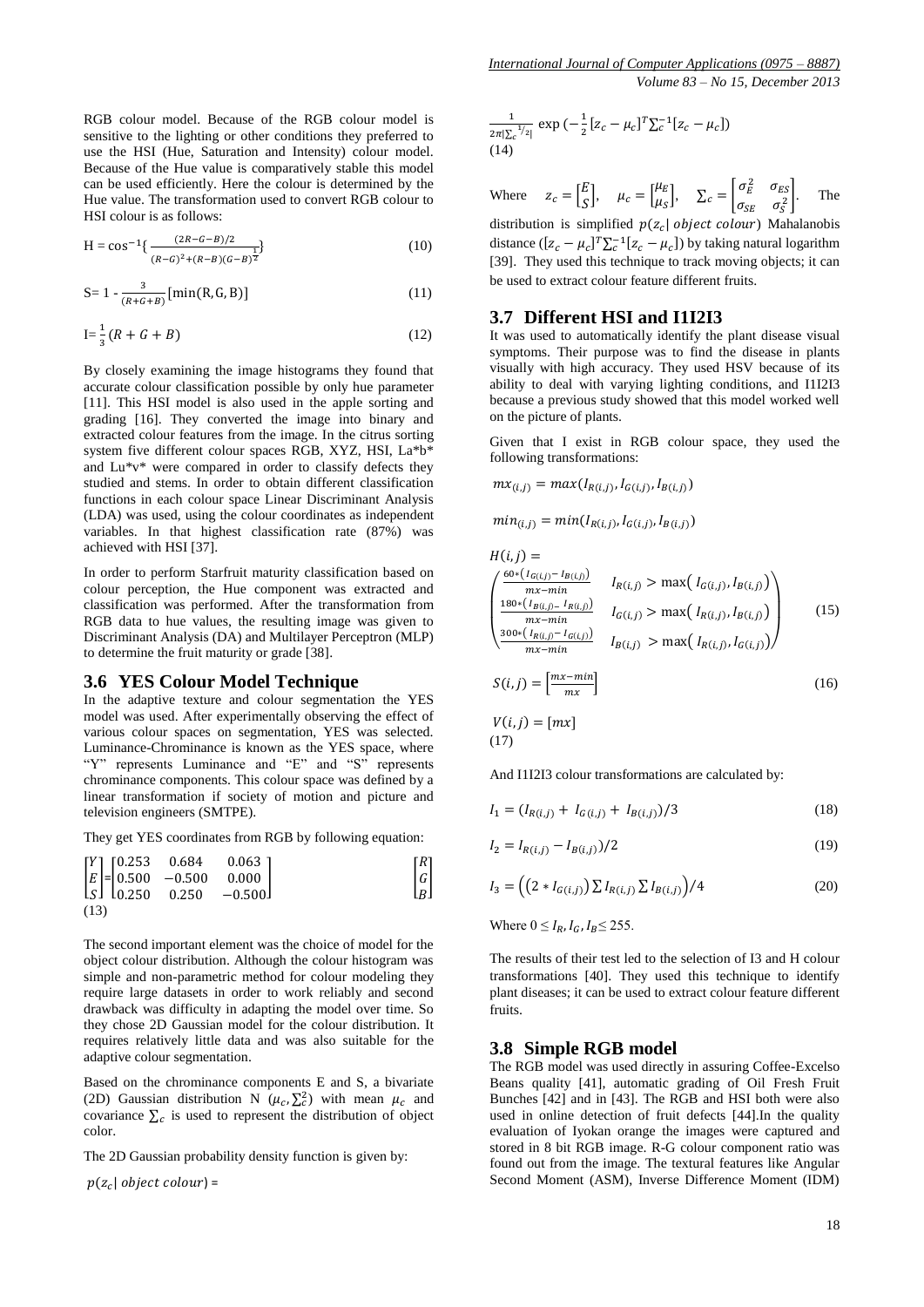and contrast were calculated on green colour component image whose gray scale was reduced from 256 to 64 with the condition that distance was 16 pixels and angle was 0. So in this way the co-occurrence matrix was created [23].

Global Colour Histogram (GCH) was the technique used in the automatic fruit and vegetable classification of from images. All the images in the dataset which they used were stored in RGB colour space at 8 bits per channel. A GCH is the set of ordered values, one for each distinct colour, which represents the probability that a pixel belongs to that colour In order to avoid the scaling bias and to reduce the number of distinct colors, uniform quantization and normalization was used by them. They used 64-d GCH feature vector i.e. histogram with 64 bins (features). For the texture feature they used the 32-d Unser feature vector (histogram with 32 bins) which was calculated from the grayscale of the images [45].

#### **3.9 The Segmentation Method**

In the ripe tomato recognition and localization the YUV colour space was used. Firstly all the RGB values were converted in to YUV. They found out that as compared to R in RGB colour space, the V component in YUV colour space is more appropriate to describe the maturity in tomatoes. Also V component classifier separates ROI and from its background and noise. The threshold value for it can be given offline, or if there is no interaction the Otsu's threshold selection is used [46].

In the estimation of mango crop yield using image analysis the RGB and YCbCr components were used. The following method was used:

**Step 1:** Find Normalized Difference Index from R & G values by Eq. (21) and pixels with NDI>0 were selected. In this step the pixels having red as more dominant part then green were selected.

$$
NDI = \frac{G - R}{G + R} \tag{21}
$$

**Step 2:** Then  $3\times3$  variance filter was used to process the RGB image, which replaces each pixel by its neighborhood variance of the R, G, and B layers respectively. Then resulting image was converted to gray scale using  $=(R+G+B)/3$ . Then thresholding using the condition 0< *pixelvalue* ≤90 was performed.

This step removes the regions with large number of edges i.e. grass, foliage and also pixels with little variance i.e. sky

**Step 3:** Then the Cr layer was threshold using Cr≥150. It removes brown grasses and tree trunk. Again Cb layer was threshold was performed using the condition of Cb>100. Fruit and yellow leaf pixels in the Cb layer exhibited a very strong bipolar distribution, and the selection of 100 as a cut-off point was clearly within a wide gap between the two pixel types.

**Step 4:** By collating the previous steps the binary image was generated:

## $pixel_{finalimage} =$

pixel<sub>NDI</sub> and pixel<sub>variance</sub> and pixel<sub>Cr</sub> and pixel<sub>Cb</sub>

**Step 5:** A count on the number of particles in the binary image was then performed. With the upper and lower limit of the pixels the particles were counted.

Thus, this step provided final count of the mangoes within the image [47]. Another method to predict the yield of Gala apples used the RGB model and threshold method for segmentation. The classification was quite simple. So finally the colour difference  $R - B$  and  $G - R$  were combined to segment apple fruits from background [17].

#### **3.10 Direct Colour Mapping Technique**

In rapid colour grading of fruit quality using the direct colour mapping the Direct Colour Mapping technique was used. They proposed the colour mapping methods that maps RGB values of the colors of interest into colour indices using a polynomial function.

After experiments, they choose to employ third order term (R×G×B) and full rank second order polynomial  $(R^2, G^2, B^2,$ to convert 3-D colors to 1-D indices. They also found out using higher than three-ordered terms increases the complexity but not the accuracy. The formula for the conversion is given by Eq. (22) as follows:

Colour Index =  $c_1 \cdot R \cdot G \cdot B + \sum_{i=2}^{7} c_i \cdot R^i \cdot G^m \cdot B^n$  $+\sum_{i=8}^{10} c_i \cdot R^o \cdot G^p \cdot B^q$ (22)

Where l, m, n, o, p, and q are all greater than or equal to 0 and  $l + m + n = 2$  to form the second order terms and  $o + p +$  $q = 1$  to form the all first order terms. One thing should be noted that  $c_1, c_2, ... c_{11}$  must be specified in order to use this formula. Colors differing slightly from the predefined value will be mapped to the closest value. Here one set of preselected colors of interest must be given. At least 11 samples colors based on application colour range are needed to solve 11 coefficients. So Eq. (22) can be written in matrix form as Eq. (23). In Eq. (23)  $R_i$ ,  $G_i$ , and  $B_i$  for are the RGB values of the of the preselected colour samples and  $v_1, v_2, \dots, v_n$  are the desired linear indices.

The value of n depends on how many sample colors are used. The coefficients can be calculated by least-squared error method. They selected Singular Value Decomposition (SVD) because a singleton solution may not exist due to imperfect selection of sample colors. It also allows us to use more than 11 sample colors [48].

Finally the Table 4 summarizes the colour feature extraction techniques studied along with the advantages and disadvantages of these techniques.

$$
\begin{bmatrix}\nR_1G_1B_1 & R_1^2 & G_1^2 & B_1^2 & R_1G_1 & R_1B_1 & G_1B_1 & R_1 & G_1 & B_1 & 1 \\
R_2G_2B_2 & R_2^2 & G_2^2 & B_2^2 & R_2G_2 & R_2B_2 & G_2B_2 & R_2 & G_2 & B_2 & 1 \\
\vdots & \vdots & \vdots & \vdots & \vdots & \vdots & \vdots & \vdots & \vdots \\
R_nG_nB_n & R_n^2 & G_n^2 & B_n^2 & R_nG_n & R_nB_n & G_nB_n & R_n & G_n & B_n & 1\n\end{bmatrix}\n\begin{bmatrix}\nc_1 \\
c_2 \\
\vdots \\
c_n\n\end{bmatrix} =\n\begin{bmatrix}\nv_1 \\
v_2 \\
\vdots \\
v_n\n\end{bmatrix}
$$
\n(23)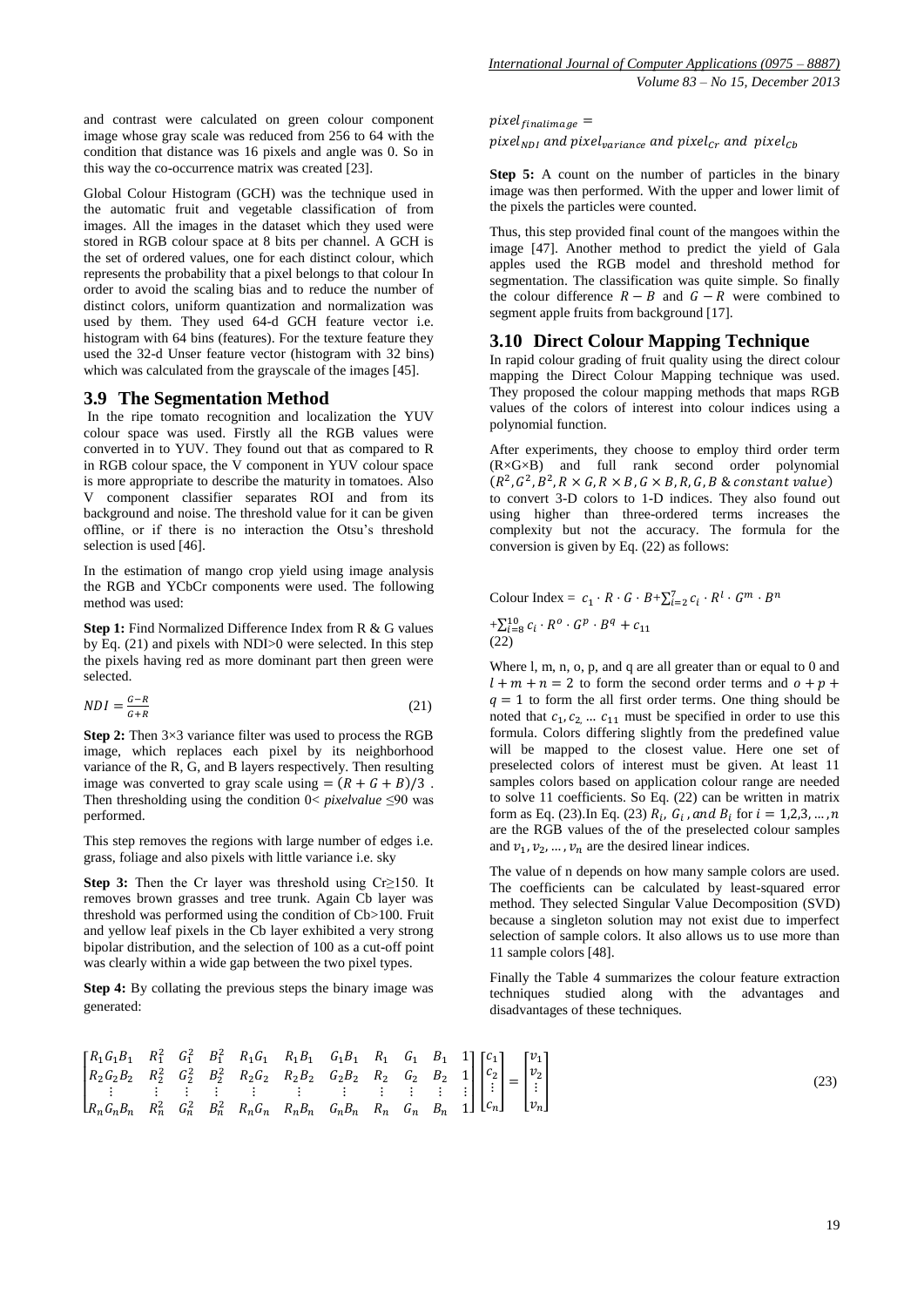*International Journal of Computer Applications (0975 – 8887) Volume 83 – No 15, December 2013*

| <b>Colour Feature</b><br><b>Extraction</b><br><b>Technique</b> | Fruit                                  | <b>Accuracy</b>              | <b>Advantages</b>                                                      | <b>Disadvantages</b>                                            | <b>Reference</b>                      |
|----------------------------------------------------------------|----------------------------------------|------------------------------|------------------------------------------------------------------------|-----------------------------------------------------------------|---------------------------------------|
| <b>Dominant Colour</b><br>Method                               | Strawberry                             | 88.8%                        | Close to human<br>vision feeling.<br>Grading precision<br>increased.   | Computationally<br>complex.                                     | Xu Liming, 2010 [21]                  |
| Intensity<br>Distribution<br>Method                            | Date                                   | 80%                          | Easy to implement<br>only conversion to<br>grayscale required.         | High contrast images<br>required.                               | Yousef Al Ohali, 2011 [31]            |
| Mean of colour in<br>images                                    | Mango                                  | More than 80%                |                                                                        | Mean of colour is<br>taken as not accurate<br>as other methods. | Tajul Rosli Bin Razak, 2012<br>$[24]$ |
|                                                                | Oil Palm Fruit                         | 86.67%                       |                                                                        |                                                                 | Z. May, 2011 [19]                     |
|                                                                | Palm Oil Fresh<br><b>Fruit Bunches</b> | 73.3%                        |                                                                        |                                                                 | Meftah Salem M. Alfatni,<br>2008 [20] |
|                                                                | Apples                                 | 78% for Golden<br>Delicious  | Requires less<br>computation.<br>Easy to implement.                    |                                                                 | V. Leemans, 2002 [18]                 |
|                                                                |                                        | 72% for<br>Jonagold          |                                                                        |                                                                 |                                       |
|                                                                |                                        | 73% for<br>Jonagold          |                                                                        |                                                                 | V. Leemans, 2004 [33]                 |
|                                                                |                                        | 86% in blemish<br>detection  |                                                                        |                                                                 | J Blasco, 2003 [36]                   |
|                                                                | Different Fruits<br>classification     | 90%                          |                                                                        |                                                                 | Woo Chaw Seng, 2009 [35]              |
| Nine Colour<br>Characteristic<br>Data                          | Apples                                 | $\qquad \qquad \blacksquare$ | More accurate cause<br>many parameters                                 | Requires more<br>computation.                                   | Kazuhiro Nakano, 1997 [15]            |
|                                                                |                                        | $\overline{a}$               | were considered.                                                       |                                                                 | Zou Xiaobo, 2007 [14]                 |
| <b>HSI Colour Model</b><br>Technique                           | Lemon                                  | 94.04%                       |                                                                        | Colour<br>transformation to<br>HSI is required.                 | M. Khojastehnazhand, 2010<br>$[11]$   |
|                                                                | Apple                                  | $\qquad \qquad \blacksquare$ | Hue value is                                                           |                                                                 | P. Sudhakara Rao, 2002 [16]           |
|                                                                | Citrus                                 | 87%                          | comparatively stable<br>and less sensitive to<br>lightning conditions. |                                                                 | J. Blasco, 2007 [37]                  |
|                                                                | Starfruit                              | LDA: 95.3%                   |                                                                        |                                                                 | M.Z. Abdullah, 2006 [38]              |
|                                                                |                                        | MLP: 90.5%                   |                                                                        |                                                                 |                                       |
| Simple RGB<br>model                                            | Palm Oil Fresh<br><b>Fruit Bunches</b> | 86.67%                       | Less complex.                                                          | Sensitive to lightning                                          | Meftah Salem M. Alfatni,<br>2008 [20] |
|                                                                | Apple                                  | 89%                          | Easy to implement.                                                     | and other conditions.                                           | Xu Qiabao, 2009 [44]                  |
| The Segmentation<br>Method                                     | Tomato                                 | $\qquad \qquad \blacksquare$ | Simple and fast                                                        | Colour<br>transformation                                        | Xuming Chen, 2013[46]                 |
|                                                                | Mango                                  | $\overline{\phantom{a}}$     | results                                                                | required.                                                       | A.B. Payne, 2013 [47]                 |
| Direct Colour<br>Mapping<br>Technique                          | Tomato                                 | 95%                          | Simple.<br>Effective.                                                  | Transformation from<br>3d to 1d colour space                    | Dah-Jye Lee, 2010 [48]                |
|                                                                | Dates                                  | More than 87%                | required.<br>Accurate.                                                 |                                                                 |                                       |

## **Table 4. Colour feature extraction techniques**

LDA: Linear Discriminant Analysis MLP: Multi-Layer Perceptron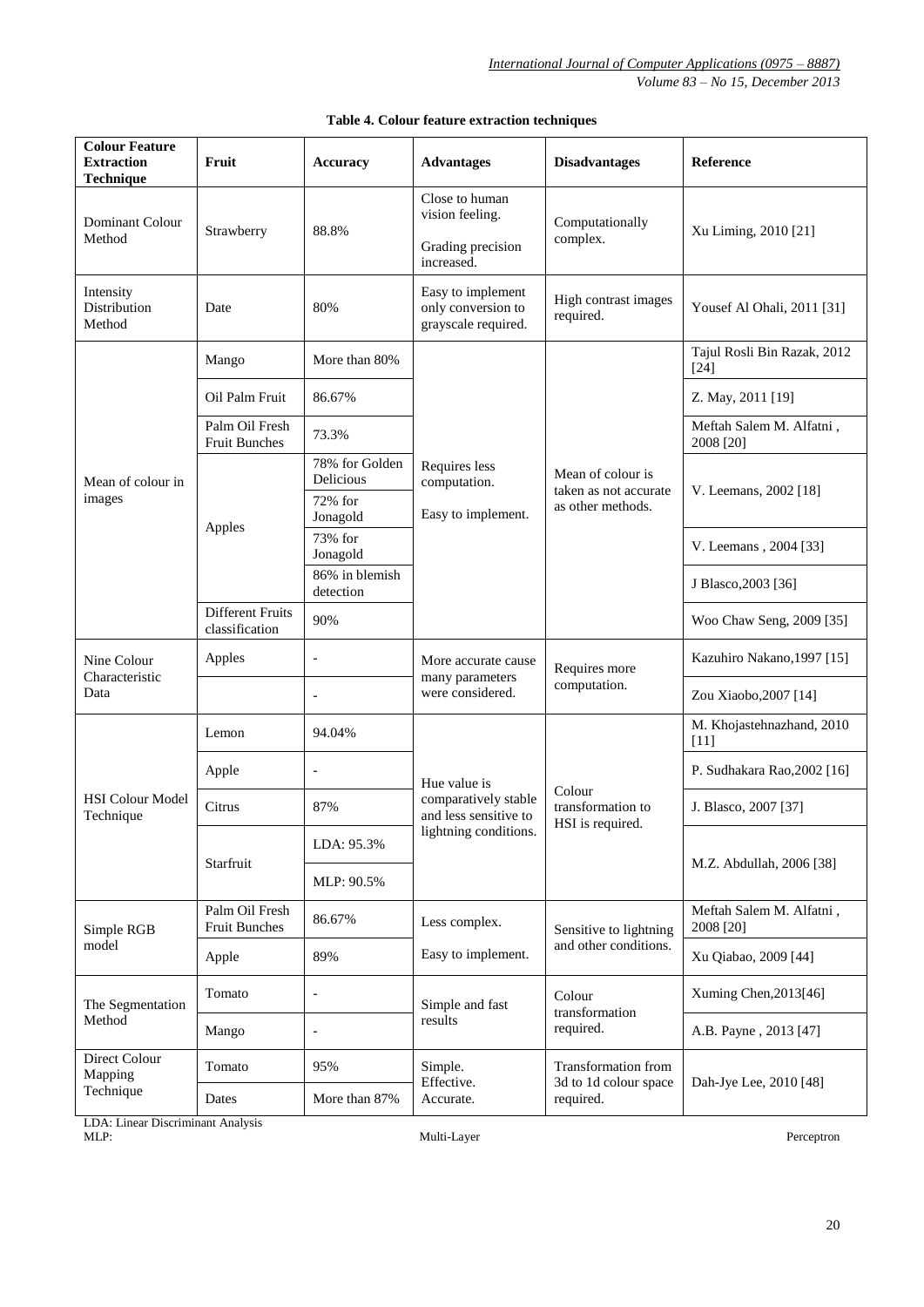## **4. CONCLUSION AND FUTURE DIRECTION**

As colour is the vital feature in the grading of the fruits so in this paper some of the techniques for the colour feature extraction was reviewed. India lacks of the scientific grading systems for the fruits. Though having such a high rank in production of fruits and vegetables, they suffer from the quality issues. If automatic grading systems are available then it would save the time as well as the manual labor. And most important their quality can be judged.

Because of India is void of such automatic grading systems, development of such grading systems which could economically help the agriculture can be planed. Different colour feature extraction techniques can be used for different kinds of fruits and vegetables. Some advantages and disadvantages are listed in Table 4. Different new algorithms can be created for the grading task. Advantages of different techniques can be combined to improve the accuracy and efficiency of grading.

#### **5. REFERENCES**

- [1] Chaudhary Charan Singh National Institute of Agriculture Marketing Website. [Online]. [www.ccsniam.gov.in/research/KCG%20Final%20report.](file:///E:/Studdyy/%23%23SVIT/ME%20Semester%203/Dissertation/IJCA%20Paper/ijcadecember2013editionletterofacceptance/www.ccsniam.gov.in/research/KCG%20Final%20report.pdf‎) [pdf](file:///E:/Studdyy/%23%23SVIT/ME%20Semester%203/Dissertation/IJCA%20Paper/ijcadecember2013editionletterofacceptance/www.ccsniam.gov.in/research/KCG%20Final%20report.pdf‎)
- [2] MM Pandey, "INDIAN AGRICULTURE AN INTRODUCTION," Asian and Pacific Centre for Agricultural Engineering and Machinery (APCAEM), Thailand, Country Report: INDIA 2009.
- [3] Vijay Paul Sharma and Dinesh Jain. (2011, July) [Online]. [www.iimahd.ernet.in:8181/assets/upload/faculty/678631](www.iimahd.ernet.in:8181/assets/upload/faculty/678631189High%20Value%20Agri.%20Working%20Paper.pdf) [189High%20Value%20Agri.%20Working%20Paper.pdf](www.iimahd.ernet.in:8181/assets/upload/faculty/678631189High%20Value%20Agri.%20Working%20Paper.pdf)
- [4] R.D. Tillett, "Image analysis for agricultural processes: a review of potential opportunities," *Journal of Agricultural Engineering Research*, vol. 50, pp. 247-258, September-December 1991.
- [5] Anup Vibhute and S K Bodhe, "Applications of Image Processing in Agriculture: A Survey*," International Journal of Computer Applications*, vol. 52, no. 2, pp. 34- 40, August 2012
- [6] A.-G. Manh, G. Rabatel, L. Assemat, and M.-J. Aldon, "AE—Automation and Emerging Technologies: Weed Leaf Image Segmentation by Deformable Templates," *Journal of Agricultural Engineering Research,* vol. 80, no. 2, pp. 139-146, October 2001.
- [7] Chun-Chieh Yang, Shiv O. Prasher, Jacques-André Landry, and Hosahalli S. Ramaswamy, "Development of an Image Processing System and a Fuzzy Algorithm for Site-Specific Herbicide Applications," *Precision Agriculture*, vol. 4, no. 1, pp. 5-18, March 2003.
- [8] Santhosh K Seelan, Soizik Laguette, Grant M Casady, and George A Seielstad, "Remote sensing applications for precision agriculture: A learning community approach," *Remote Sensing of Environment*, vol. 88, no. 1-2, pp. 157-169, November 2003.
- [9] M. S. Moran, "Irrigation management in Arizona using satellites and airplanes," *Irrigation Science*, vol. 15, no. 1, pp. 35-44, September 1991.
- [10] Hongshe Dang, Jinguo Song, and Qin Guo, "A Fruit Size Detecting and Grading System Based on Image

Processing," *Intelligent Human-Machine Systems and Cybernetics (IHMSC)*, 2010 2nd International Conference on, vol. 2, pp. 83-86, August 2010.

- [11] M. Khojastehnazhand, M. Omid, and A. Tabatabaeefar, "Development of a lemon sorting system based on colour and size," *African Journal of Plant Science*, vol. 4(4), pp. 122-127, April 2010.
- [12] Ashutosh Kumar Bhatt, Durgesh Pant, and Richa Singh, "An analysis of the performance of Artificial Neural Network technique for apple classification*," AI & SOCIETY*, May 2012.
- [13] Akira Mizushima and Renfu Lu, "An image segmentation method for apple sorting and grading using support vector machine and Otsu's method," *Computers and Electronics in Agriculture*, vol. 94, pp. 29-37, June 2013.
- [14] Zou Xiaobo, Zhao Jiewen and Li Yanxiao, "Apple colour grading based on organization feature parameters," *Pattern Recognition Letters*, vol. 28, pp. 2046-2053, June 2007.
- [15] Kazuhiro Nakano, "Application of neural networks to the colour grading of apples," *Computers and Electronics in Agriculture*, vol. 18, no. 2-3, pp. 105-116, August 1997.
- [16] P. Sudhakara Rao and S. Renganathan, "New Approaches for Size Determination of Apple Fruits for Automatic Sorting and Grading," *IRANIAN JOURNAL OF ELECTRICAL AND COMPUTER ENGINEERING*, vol. 1, no. 2, March 2002.
- [17] Rong Zhou, Lutz Damerow, Yurui Sun, and Michael M. Blanke, "Using colour features of cv. 'Gala' apple fruits in an orchard in image processing to predict yield," *Precision Agriculure*, vol. 13, no. 5, pp. 568-580, October 2012.
- [18] V. Leemans, H. Magein, and M.-F. Destain, "AE— Automation and Emerging Technologies: On-line Fruit Grading according to their External Quality using Machine Vision," *Biosystems Engineering*, vol. 83, no. 4, pp. 397-404, December 2002.
- [19] Z. May and M. H. Amaran, "Automated Oil Palm Fruit Grading System using Artificial Intelligence," *International Journal of Video & Image Processing and Network Security*, vol. 11, no. 03, June 2011.
- [20] Meftah Salem M. Alfatni , Abdul Rashid Mohamed Shariff , Helmi Zulhaidi Mohd Shafri, Osama M. Ben Saaed, and Omar M. Eshanta , "Oil Palm Fruit Bunch Grading System Using Red, Green and Blue Digital Number," *Journal of Applied Sciences*, vol. 8, no. 8, pp. 1444-1452, 2008.
- [21] Xu Liming and Zhao Yanchao, "Automated strawberry grading system based on image processing," *Computers and Electronics in Agriculture*, vol. 71, no. Supplement 1, pp. S32-S39, April 2010.
- [22] U. Ahmad, M. Suhil, R. Tjahjohutomo, and H.K. Purwadaria, "Development of Citrus Grading System Using Image Processing".
- [23] Naoshi Kondo, Usman Ahmad, Mitsuji Monta, and Haruhiko Murase, "Machine vision based quality evaluation of Iyokan orange fruit using neural networks,"